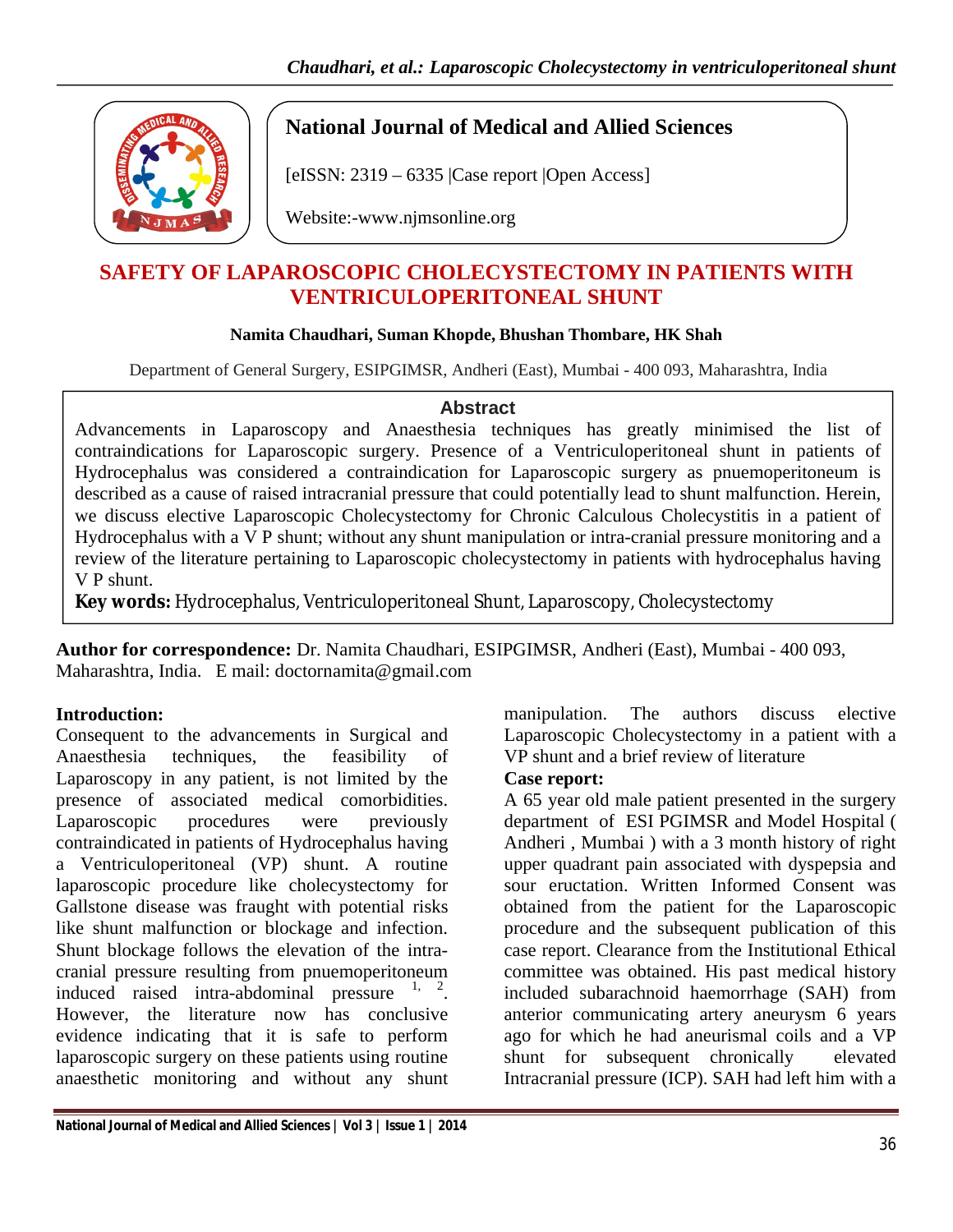residual right Hemiparesis. On examination, the patient was afebrile, anicteric and had only a mild discomfort in the right upper quadrant. Laboratory data showed normal Haemogram, White blood cell count, liver function test, Serum Lipase and Amylase. An Abdominal Ultrasonography revealed a distended gall bladder with multiple calculi and a normal Common Bile duct with the rest of the scan being normal.

A Neurosurgeon and a Neurophysician were consulted and a shunt series was obtained. This included plain radiographs of the head, chest, and abdomen to evaluate the subcutaneous and intra abdominal path of the shunt catheter. The imaging demonstrated an intact VP shunt with the tip of the catheter seen within the abdomen. The patency of the shunt and its proper functioning of were preoperatively verified by the Neurosurgeon and the patient was planned for Elective Laparoscopic Cholecystectomy after a thorough assessment by the Anaesthesiologist. An informed consent for the Laparoscopic cholecystectomy was obtained from the Patient.

Laparoscopic Cholecystectomy was carried out using a standard 4-port technique.( Fig 1 )The first port access was achieved using Hasson's technique and the other ports were placed by inserting trocars under vision away from the shunt. The abdomen was insufflated with CO2 to a pressure of 12–15 mmHg. Intra-operative findings included flimsy adhesions between the omentum and the fundus of the gallbladder, a thick gallbladder wall and a long narrow cystic duct. The shunt was seen lying free in the abdomen without any adhesions (Fig 2).

Routine anaesthetic monitoring took place all through the operation without the need for ICP monitoring or special precautions. The surgery was completed laparoscopically. The shunt was seen lying free and intact at the end of the procedure. Complete haemostasis was achieved. No drains were left in situ. The patient tolerated the pnuemoperitoneum and the entire procedure with no hemodynamic instability to suggest increased intracranial pressure.

The patient's post-operative recovery was uneventful and was discharged on the 4th post operative day with the Neurophysician and Neurosurgeon certifying fitness for discharge. Upon follow-up, 3 months post discharge, the patient had recuperated well with no neurological deficit or signs of increased ICP.

## **Discussion:**

Laparoscopic surgery in the presence of a VP shunt has been reported and discussed in literature; however the safety of Laparoscopy in such patients has been controversial <sup>f</sup>. A Ventriculo-peritoneal shunt comprises of a silicone catheter stationed in the lateral cerebral ventricle, a reservoir, a unidirectional valve and a tube ending with a catheter lying freely in the peritoneal cavity. From the lateral ventricle the catheter is tunnelled through the subcutaneous tissue into the free peritoneal space in order to drain off the surplus cerebrospinal fluid. A patent and functional shunt relieves the raised ICP resulting from hydrocephalus by virtue of continuous drainage of the cerebrospinal fluid into the abdomen. The unidirectional valve is instrumental in preventing the reflux of cerebrospinal and intra-abdominal fluids  $2, 3$ . The shunt valve is capable of withstanding a pressure of up to 300 mg Hg. Hence an intra abdominal pressure of 12–15 mmHg which is used to insufflate the abdomen during Laparoscopic Cholecystectomy is very unlikely to produce pneumocephalus  $4$ . Especially worrisome is the potential rise in the Intra cranial pressures following pnuemoperitoneum which may lead to shunt malfunction.

Uzzo et al have reported transient increases in the intracranial pressure during Laparoscopic procedures on two children with VP shunts <sup>5</sup>. Thus ideally patients with VP shunt, undergoing laparoscopy merit a routine intra-operative monitoring of ICP<sup>6</sup>. Besides this, the technical difficulties during gall bladder dissection, extensive adhesions due to the presence of the shunt, bile spillage, haemorrhagic collection and the use of irrigation fluid during dissection may lead to blockage and infection of the shunt. Several factors contribute to the elevation of intracranial pressure during Laparoscopy. Hypercapnea caused due to

**National Journal of Medical and Allied Sciences | Vol 3 | Issue 1 | 2014**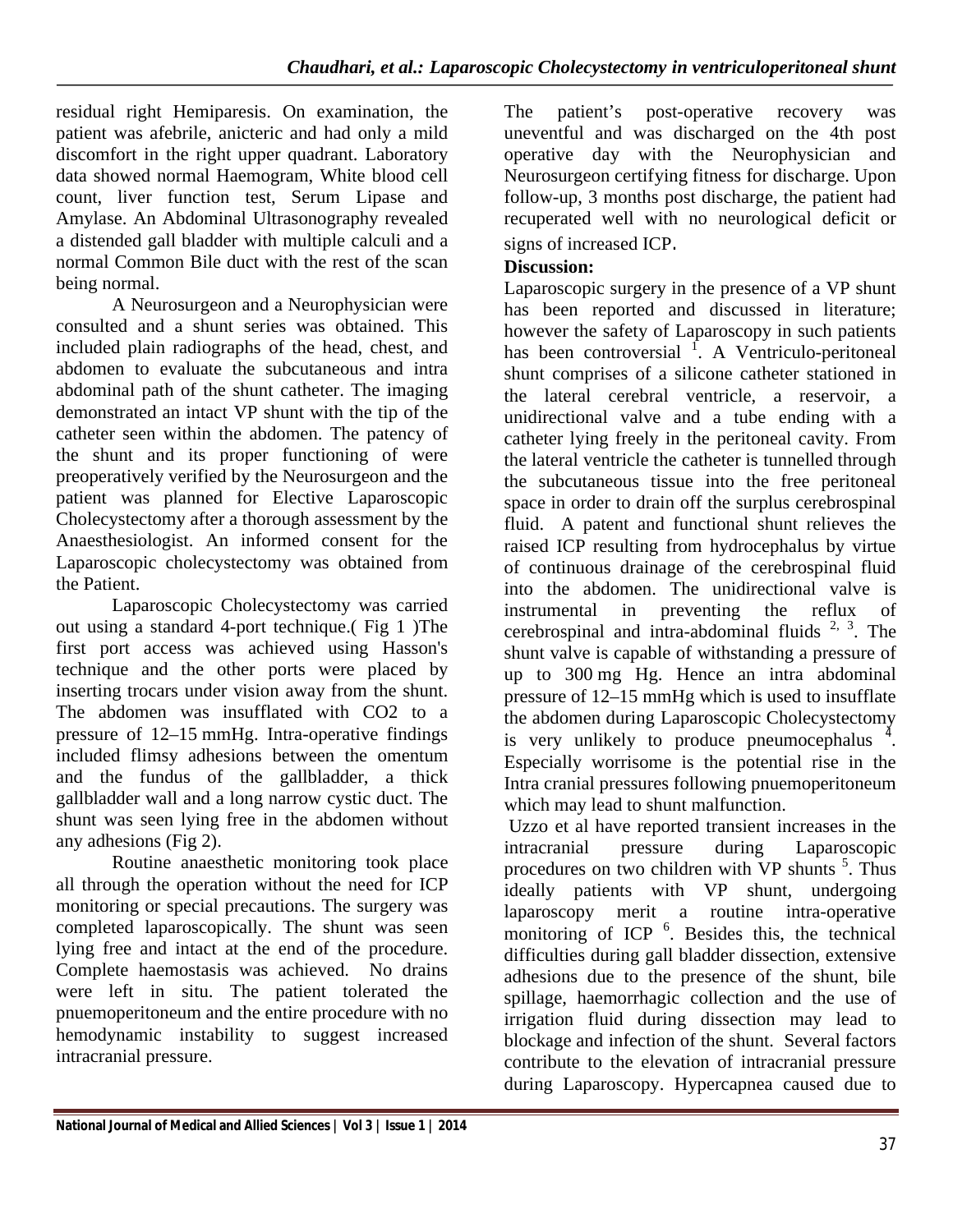absorption of CO2 from the peritoneal cavity following CO2 insufflation and the effect of insufflation on ventilation, leads to intracranial arterial dilation and increased cerebral perfusion. CO2 insufflation leads to venecaval compression causing engorgement of the cerebral veins.

An incompetent shunt valve may facilitate a retrograde insufflation of CSF. Distal obstruction of the shunt catheter by soft tissues can occur during creation of pnuemoperitoneum<sup>7</sup>. Several measures have been suggested to decrease the risks of raised intra-cranial pressure during the procedure including intra operative ICP monitoring, lowering the intra abdominal pressure during CO2 Insufflation, ventricular drainage , clamping or clipping the distal Intraperitoneal end of the shunt catheter and shunt externalization and clamping the subcutaneous portion of the catheter for the entire duration of the procedure  $^{7,8}$ . However, invasive ICP monitoring may precipitate intracranial haemorrhage and the clamping or clipping of the intraperitoneal end of the shunt catheter may aggravate the intracranial hypertension, hence these methods have not been used routinely. Besides there are reports of Laparoscopic Cholecystectomy being performed successfully without the need for any modification in intra-abdominal pressure or shunt manipulation <sup>9</sup>. There are two studies with a large series of patients namely Jackman et al published an 18 patient series in  $2000<sup>6</sup>$  and Collure et al published data in 1995 on a series of four patients<sup>4</sup>, that have soundly concluded that

Laparoscopy is safe in patients with V P Shunts. The main concern while undertaking Laparoscopy in such patients is a clinically significant rise in the intracranial pressure and retrograde shunt failure resulting in pnuemoencephalus and any inadvertent damage to the intra peritoneal portion of the shunt catheter during placement of trocars and the dissection of the gall bladder<sup>11</sup>. The greatest advantage laparoscopy , in such cases is that Laparoscopy permits panoramic visualization of the abdominal cavity, effective adhesiolysis in view of previous Shunt Insertion and also ensures the complete

visualization and proper placement of the catheter $^{10}$ .

The authors, following the standard operative steps and routine anaesthetic monitoring completed the elective Laparoscopic Cholecystectomy uneventfully without any shunt manipulation or intra-operative ICP monitoring.



**Fig 1: Laparoscopic Cholecystectomy carried out using a standard 4-port technique**



**Fig 2: VP shunt lying free in the abdomen without any adhesions**